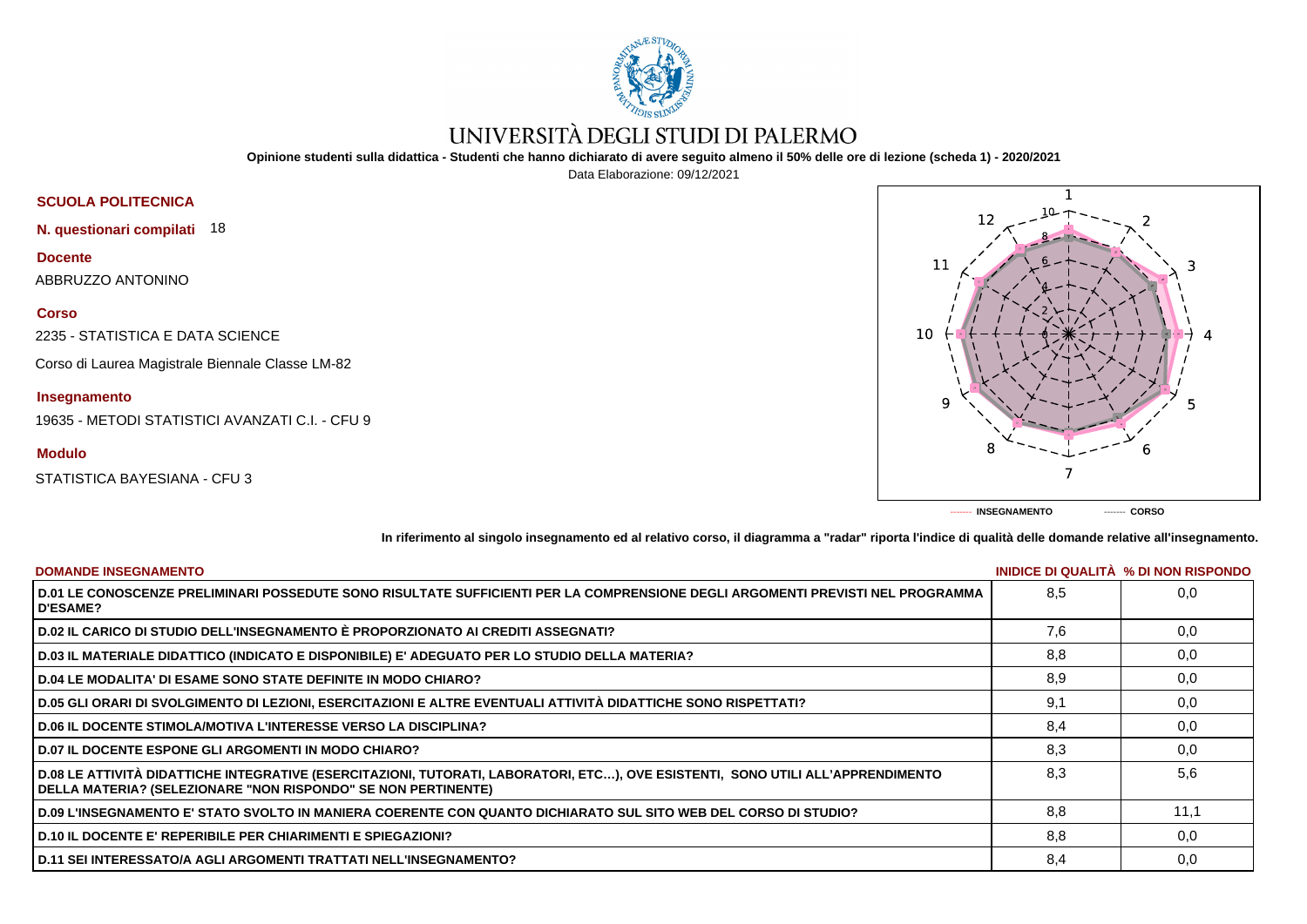**DOMANDE INSEGNAMENTO INIDICE DI QUALITÀ % DI NON RISPONDO**

**D.12 SEI COMPLESSIVAMENTE SODDISFATTO DI COME E' STATO SVOLTO QUESTO INSEGNAMENTO, ANCHE NEL CASO IN CUI QUESTO SIA STATO FRUITO CON MODALITA' A DISTANZA?**

## **INFO STUDENTE E SUGGERIMENTI**

|                                                                                                                                                             | 1° IN CORSO                                 |                                   | 2° IN CORSO                                | 3° IN CORSO                                                                                                       |                                                                                                      | 4° IN CORSO               |                             | 5° IN CORSO                                               |                                                                                                                                                                                                                    |                    | 6° IN CORSO                               | <b>FUORI CORSO</b>  |  |
|-------------------------------------------------------------------------------------------------------------------------------------------------------------|---------------------------------------------|-----------------------------------|--------------------------------------------|-------------------------------------------------------------------------------------------------------------------|------------------------------------------------------------------------------------------------------|---------------------------|-----------------------------|-----------------------------------------------------------|--------------------------------------------------------------------------------------------------------------------------------------------------------------------------------------------------------------------|--------------------|-------------------------------------------|---------------------|--|
| <b>D.02 ANNO DI CORSO</b>                                                                                                                                   | 0,0                                         |                                   | 100,0                                      |                                                                                                                   | 0,0<br>0,0                                                                                           |                           | 0,0                         |                                                           |                                                                                                                                                                                                                    | 0,0                | 0,0                                       |                     |  |
|                                                                                                                                                             | <b>LICEO</b><br><b>CLASSICO</b>             | LICEO SOCIO-<br><b>PEDAGOGICO</b> | <b>IST. TECNICO</b><br><b>PER GEOMETRI</b> | <b>LICEO</b><br><b>SCIENTIFICO</b>                                                                                |                                                                                                      | <b>IST. TECNICO</b>       |                             | IST.<br>COMMERCIALE PROFESSIONALE                         |                                                                                                                                                                                                                    | <b>ALTRI LICEI</b> | <b>IST. TECNICO</b><br><b>INDUSTRIALE</b> | <b>ALTRO</b>        |  |
| <b>D.01 SCUOLA SECONDARIA DI</b><br><b>PROVENIENZA</b>                                                                                                      | 11,1                                        | 0,0                               | 0,0                                        | 61,1                                                                                                              |                                                                                                      |                           | 11,1<br>0,0                 |                                                           | 5,6                                                                                                                                                                                                                |                    | 0,0                                       | 11,1                |  |
|                                                                                                                                                             | <b>IN SEDE</b>                              |                                   |                                            |                                                                                                                   | <b>FUORI SEDE PENDOLARE</b>                                                                          |                           |                             |                                                           | <b>FUORI SEDE STANZIALE</b>                                                                                                                                                                                        |                    |                                           |                     |  |
| <b>D.02 RESIDENZA</b>                                                                                                                                       | 66,7                                        |                                   |                                            |                                                                                                                   | 16,7                                                                                                 |                           |                             |                                                           |                                                                                                                                                                                                                    |                    | 16,7                                      |                     |  |
|                                                                                                                                                             | $0 - 30$                                    | $31 - 60$                         | 61-90                                      | 91-120                                                                                                            |                                                                                                      | 121-150                   | 151-180                     | 181-210                                                   |                                                                                                                                                                                                                    | 211-240            | 241-270                                   | 271-300             |  |
| <b>D.03 NUMERO TOTALE DI CREDITI</b><br><b>ACQUISITI ALLA DATA DELLA</b><br><b>RILEVAZIONE</b>                                                              | 0,0                                         | 22,2                              | 55,6                                       | 16,7                                                                                                              |                                                                                                      | 0,0                       | 0,0                         | 0,0                                                       |                                                                                                                                                                                                                    | 0,0                | 0,0                                       | 5,6                 |  |
|                                                                                                                                                             | <b>ESCLUSIVAMENTE IN</b><br><b>PRESENZA</b> |                                   |                                            | SIMULTANEAMENTE IN<br><b>PRESENZA O IN MODALITÀ</b><br><b>BLENDED (IN PARTE A</b><br><b>DISTANZA)</b>             | <b>ESCLUSIVAMENTE A</b><br><b>DISTANZA,</b><br><b>PREVALENTEMENTE IN</b><br><b>MODALITÀ SINCRONA</b> |                           |                             |                                                           | <b>ESCLUSIVAMENTE A</b><br><b>DISTANZA.</b><br><b>PREVALENTEMENTE IN</b><br><b>MODALITÀ ASINCRONA (CON</b><br><b>PUBBLICAZIONE DI LEZIONI</b><br><b>REGISTRATE ED EVENTUALI</b><br><b>INCONTRI CON IL DOCENTE)</b> |                    |                                           | <b>NON RISPONDO</b> |  |
| <b>D.13 L'INSEGNAMENTO È STATO</b><br><b>EROGATO DAL DOCENTE</b>                                                                                            | 0,0                                         |                                   | 0,0                                        |                                                                                                                   | 77,8                                                                                                 |                           |                             | 16,7                                                      |                                                                                                                                                                                                                    | 5,6                |                                           |                     |  |
|                                                                                                                                                             | <b>INTERAMENTE IN PRESENZA</b>              |                                   |                                            | <b>PREVALENTEMENTE IN</b><br>PRESENZA (PER OLTRE IL 75% E PARZIALMENTE A DISTANZA<br><b>DEL MONTE ORE TOTALE)</b> |                                                                                                      | <b>CIASCUNA MODALITÀ)</b> | (CIRCA IL 50% DELLE ORE PER | <b>PARZIALMENTE IN PRESENZA ESCLUSIVAMENTE A DISTANZA</b> |                                                                                                                                                                                                                    |                    |                                           | <b>NON RISPONDO</b> |  |
| <b>D.14 IN CASO DI DIDATTICA</b><br>"BLENDED" O DI LEZIONI RESE<br>DISPONIBILI IN PIATTAFORMA, HAI<br><b>SCELTO DI FREQUENTARE</b><br><b>L'INSEGNAMENTO</b> | 0,0                                         |                                   |                                            | 0,0                                                                                                               |                                                                                                      | 0,0                       |                             |                                                           | 38,9                                                                                                                                                                                                               |                    |                                           | 61,1                |  |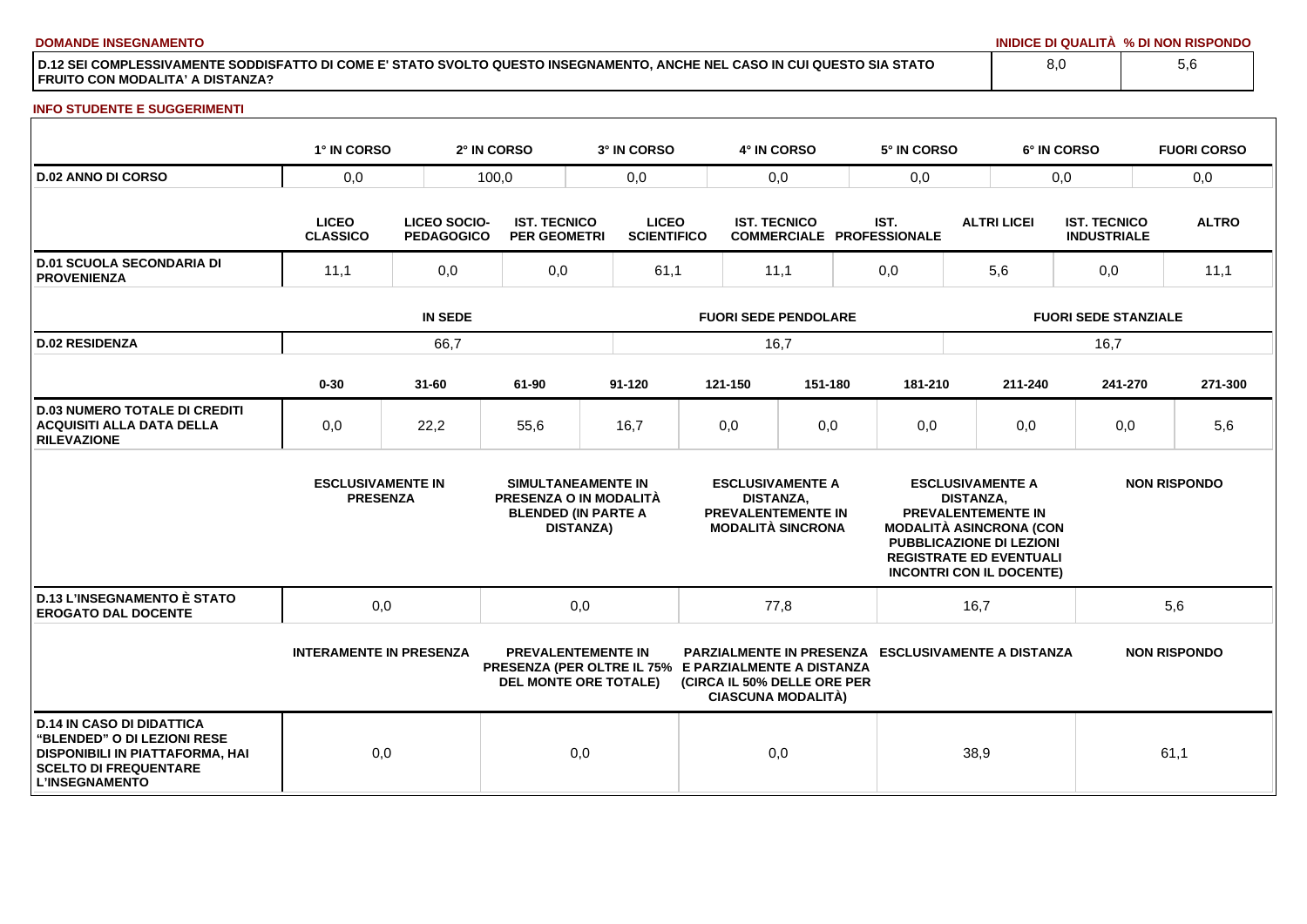|                                                                                                                                                                                                             |                                                                                                                           | SÌ               |                                                                                      | <b>NO</b>                                                                           |                                                                               |     |                                                                  | <b>SOLO IN PARTE</b> |                                                             |                                                                                 |                 | <b>NON RISPONDO</b> |                     |                     |                               |      |  |
|-------------------------------------------------------------------------------------------------------------------------------------------------------------------------------------------------------------|---------------------------------------------------------------------------------------------------------------------------|------------------|--------------------------------------------------------------------------------------|-------------------------------------------------------------------------------------|-------------------------------------------------------------------------------|-----|------------------------------------------------------------------|----------------------|-------------------------------------------------------------|---------------------------------------------------------------------------------|-----------------|---------------------|---------------------|---------------------|-------------------------------|------|--|
| <b>D.15 INDIPENDENTEMENTE DALLA</b><br><b>MODALITÀ DI EROGAZIONE</b><br>DELL'INSEGNAMENTO, IL DOCENTE<br>HA RESO DISPONIBILI LE SUE LEZIONI<br><b>REGISTRATE SU PIATTAFORMA?</b>                            | 83,3                                                                                                                      |                  |                                                                                      | 0,0                                                                                 |                                                                               |     | 0,0                                                              |                      |                                                             |                                                                                 |                 | 16,7                |                     |                     |                               |      |  |
|                                                                                                                                                                                                             | <b>TRAMITE</b><br><b>RICEVIMENTO SU</b><br>PIATTAFORMA,<br><b>NEGLI ORARI</b><br><b>PREDEFINITI DAL</b><br><b>DOCENTE</b> |                  | <b>TRAMITE</b><br><b>APPUNTAMENTI A</b><br><b>RICHIESTA SU</b><br><b>PIATTAFORMA</b> |                                                                                     | <b>TRAMITE EMAIL</b>                                                          |     | <b>TRAMITE CHAT O</b><br>PER TELEFONO, SU<br><b>APPUNTAMENTO</b> |                      | DURANTE LE LEZIONI DURANTE LE LEZIONI<br><b>IN PRESENZA</b> |                                                                                 |                 | A DISTANZA          |                     |                     | <b>NON RISPONDO</b>           |      |  |
| D.16 CON QUALI MODALITÀ HAI<br><b>INTERAGITO PREVALENTEMENTE CON</b><br>IL DOCENTE DURANTE LA FASE DI<br><b>SVOLGIMENTO DELL'INSEGNAMENTO?</b>                                                              | 27,8<br>16,7                                                                                                              |                  |                                                                                      | 11,1                                                                                |                                                                               | 0,0 |                                                                  |                      | 5,6                                                         |                                                                                 | 22,2            | 16,7                |                     |                     |                               |      |  |
|                                                                                                                                                                                                             | $\mathbf{1}$                                                                                                              | $\mathbf{2}$     |                                                                                      | 3                                                                                   | 4                                                                             | 5   |                                                                  | 6                    | $\overline{7}$                                              |                                                                                 | 8               | 9                   |                     | 10                  | <b>NON</b><br><b>RISPONDO</b> |      |  |
| D.17 IL DOCENTE TI E SEMBRATO A<br><b>SUO AGIO NELLA GESTIONE DELLA</b><br><b>DIDATTICA A DISTANZA?</b>                                                                                                     | 0,0                                                                                                                       | 0,0              |                                                                                      | 0,0                                                                                 | 0,0                                                                           | 5,6 |                                                                  | 11,1                 | 11,1                                                        |                                                                                 | 22,2            | 11,1                |                     | 27,8                | 11,1                          |      |  |
|                                                                                                                                                                                                             | <b>NELLA STESSA CITTÀ SEDE</b>                                                                                            | <b>DEL CORSO</b> |                                                                                      |                                                                                     | IN UN'ALTRA CITTÀ/PAESE,<br><b>ENTRO 50 KM DALLA SEDE</b><br><b>DEL CORSO</b> |     | IN UN'ALTRA CITTÀ/PAESE, A<br>PIÙ DI 50 KM DALLA SEDE DEL        | <b>CORSO</b>         |                                                             | IN UN ALTRO PAESE UE O                                                          | <b>EXTRA UE</b> |                     |                     | <b>NON RISPONDO</b> |                               |      |  |
| <b>D.18 NEL PERIODO DI FREQUENZA</b><br><b>DELL'INSEGNAMENTO HAI ABITATO</b><br><b>PREVALENTEMENTE:</b>                                                                                                     |                                                                                                                           | 61,1             |                                                                                      |                                                                                     | 22,2                                                                          |     |                                                                  | 5,6                  |                                                             |                                                                                 | 0,0             |                     |                     |                     |                               | 11,1 |  |
|                                                                                                                                                                                                             | <b>UNO SPAZIO PRIVATO</b>                                                                                                 |                  |                                                                                      | SI, HO AVUTO A DISPOSIZIONE SI, HO AVUTO A DISPOSIZIONE SI, HO AVUTO A DISPOSIZIONE | UNO SPAZIO CONDIVISO CON<br><b>ORARI A ROTAZIONE</b>                          |     | <b>UNO SPAZIO CONDIVISO E</b><br><b>CON SOVRAPPOSIZIONE DI</b>   | <b>ORARI</b>         |                                                             | <b>NO, NON HO AVUTO A</b><br><b>DISPOSIZIONE UNO SPAZIO</b><br><b>SPECIFICO</b> |                 | <b>NON RISPONDO</b> |                     |                     |                               |      |  |
| <b>D.19 NELL'ALLOGGIO IN CUI HAI</b><br><b>ABITATO HAI AVUTO A DISPOSIZIONE</b><br>UNO SPAZIO NEL QUALE POTERE<br>SVOLGERE EVENTUALI ATTIVITÀ DI<br>STUDIO A DISTANZA (LEZIONI,<br>COLLOQUI CON DOCENTI, )? | 77,8                                                                                                                      |                  | 0,0                                                                                  |                                                                                     |                                                                               | 0,0 |                                                                  |                      | 5,6                                                         |                                                                                 |                 |                     | 16,7                |                     |                               |      |  |
|                                                                                                                                                                                                             |                                                                                                                           | <b>PC</b>        |                                                                                      |                                                                                     | <b>TABLET</b>                                                                 |     | <b>SMARTPHONE</b>                                                |                      |                                                             | <b>ALTRO</b>                                                                    |                 |                     | <b>NON RISPONDO</b> |                     |                               |      |  |
| <b>D.20 DURANTE LA FREQUENZA</b><br><b>DELL'INSEGNAMENTO QUALE</b><br>STRUMENTAZIONE HAI UTILIZZATO IN<br><b>CASA PIÙ FREQUENTEMENTE?</b>                                                                   |                                                                                                                           | 83,3             |                                                                                      |                                                                                     | 0,0                                                                           |     | 5,6                                                              |                      |                                                             | 0,0                                                                             |                 |                     | 11,1                |                     |                               |      |  |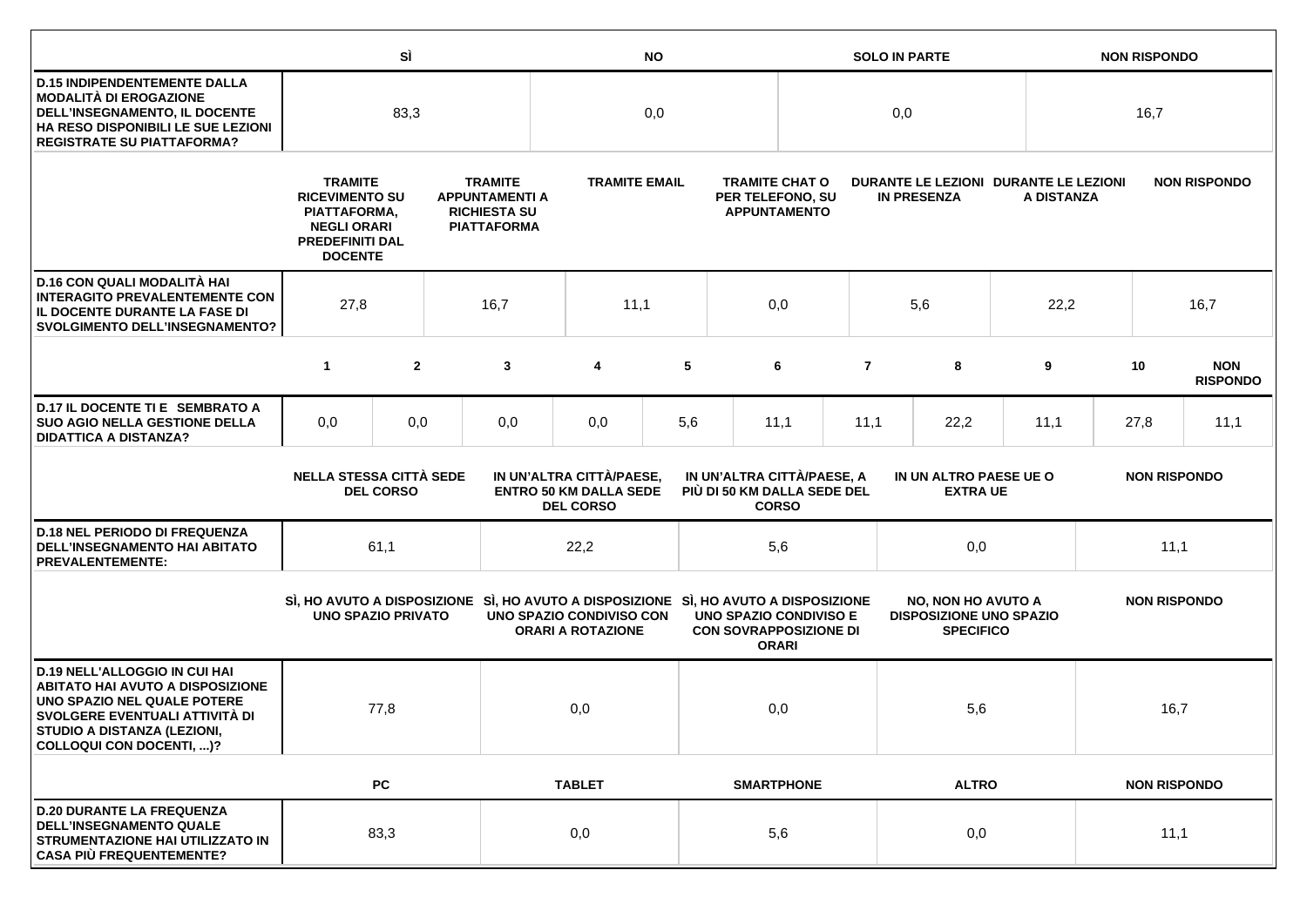|                                                                                                                                                                                                                                                                                    |                 | AD USO ESCLUSIVAMENTE<br><b>PERSONALE</b> | AD USO CONDIVISO, CON<br><b>ORARI A ROTAZIONE</b> |     | AD USO CONDIVISO, CON<br>SOVRAPPOSIZIONE DI ORARI |           |                |              | <b>NON HO AVUTO A</b><br><b>DISPOSIZIONE IN CASA</b><br><b>ALCUNO STRUMENTO</b> |      | <b>NON RISPONDO</b> |                               |  |
|------------------------------------------------------------------------------------------------------------------------------------------------------------------------------------------------------------------------------------------------------------------------------------|-----------------|-------------------------------------------|---------------------------------------------------|-----|---------------------------------------------------|-----------|----------------|--------------|---------------------------------------------------------------------------------|------|---------------------|-------------------------------|--|
| <b>D.21 CON QUALE MODALITÀ DI</b><br>UTILIZZO HAI AVUTO A DISPOSIZIONE<br>IN CASA UN PC/TABLET?                                                                                                                                                                                    | 77,8            |                                           |                                                   | 5,6 |                                                   | 5,6       |                |              | 0,0                                                                             |      | 11,1                |                               |  |
|                                                                                                                                                                                                                                                                                    | $\mathbf 1$     | $\mathbf{2}$                              | $\mathbf{3}$                                      | 4   | 5                                                 | 6         | $\overline{7}$ |              | 8                                                                               | 9    | 10                  | <b>NON</b><br><b>RISPONDO</b> |  |
| <b>D.22 LE APPARECCHIATURE</b><br>(COMPUTER, TABLET, TELEFONINO) E<br>LA CONNESSIONE INTERNET A TUA<br><b>DISPOSIZIONE TI HANNO PERMESSO</b><br>DI FRUIRE IN MODO SODDISFACENTE<br>(AUDIO, VIDEO, INTERATTIVITÀ) DELLE<br>ATTIVITÀ DELL'INSEGNAMENTO<br><b>EROGATE A DISTANZA?</b> | 0,0             | 0,0                                       | 5,6                                               | 0,0 | 0,0                                               | 11,1      | 16,7           |              | 22,2                                                                            | 16,7 | 11,1                | 16,7                          |  |
|                                                                                                                                                                                                                                                                                    |                 | SI<br><b>NO</b>                           |                                                   |     |                                                   |           |                |              |                                                                                 |      | <b>NON RISPONDO</b> |                               |  |
| <b>D.23 SUGGERISCI DI ALLEGGERIRE IL</b><br><b>CARICO DIDATTICO COMPLESSIVO</b>                                                                                                                                                                                                    |                 | 55,6<br>33,3                              |                                                   |     |                                                   |           |                |              | 11,1                                                                            |      |                     |                               |  |
|                                                                                                                                                                                                                                                                                    | SI<br><b>NO</b> |                                           |                                                   |     |                                                   |           |                |              |                                                                                 |      | <b>NON RISPONDO</b> |                               |  |
| <b>D.24 SUGGERISCI DI AUMENTARE</b><br>L'ATTIVITA' DI SUPPORTO DIDATTICO                                                                                                                                                                                                           |                 | 27,8                                      |                                                   |     | 61,1                                              |           |                |              |                                                                                 | 11,1 |                     |                               |  |
|                                                                                                                                                                                                                                                                                    |                 | <b>SI</b><br><b>NO</b>                    |                                                   |     |                                                   |           |                |              |                                                                                 |      | <b>NON RISPONDO</b> |                               |  |
| <b>D.25 SUGGERISCI DI FORNIRE PIU'</b><br><b>CONOSCENZE DI BASE</b>                                                                                                                                                                                                                |                 | 50,0                                      |                                                   |     | 38,9                                              |           |                |              |                                                                                 | 11,1 |                     |                               |  |
|                                                                                                                                                                                                                                                                                    |                 | SI                                        | <b>NO</b>                                         |     |                                                   |           |                |              | <b>NON RISPONDO</b>                                                             |      |                     |                               |  |
| <b>D.26 SUGGERISCI DI ELIMINARE DAL</b><br>PROGRAMMA ARGOMENTI GIA'<br>TRATTATI IN ALTRI INSEGNAMENTI                                                                                                                                                                              |                 | 16,7                                      |                                                   |     |                                                   |           |                | 11,1<br>72,2 |                                                                                 |      |                     |                               |  |
|                                                                                                                                                                                                                                                                                    |                 | SI                                        |                                                   |     |                                                   | <b>NO</b> |                |              |                                                                                 |      | <b>NON RISPONDO</b> |                               |  |
| <b>D.27 SUGGERISCI DI MIGLIORARE IL</b><br><b>COORDINAMENTO CON ALTRI</b><br><b>INSEGNAMENTI</b>                                                                                                                                                                                   |                 | 22,2                                      |                                                   |     | 61,1                                              |           |                |              |                                                                                 | 16,7 |                     |                               |  |
|                                                                                                                                                                                                                                                                                    |                 | SI                                        |                                                   |     | <b>NO</b>                                         |           |                |              | <b>NON RISPONDO</b>                                                             |      |                     |                               |  |
| <b>D.28 SUGGERISCI DI MIGLIORARE LA</b><br><b>QUALITA' DEL MATERIALE DIDATTICO</b>                                                                                                                                                                                                 | 44,4            |                                           |                                                   |     | 44,4                                              |           |                |              |                                                                                 | 11,1 |                     |                               |  |